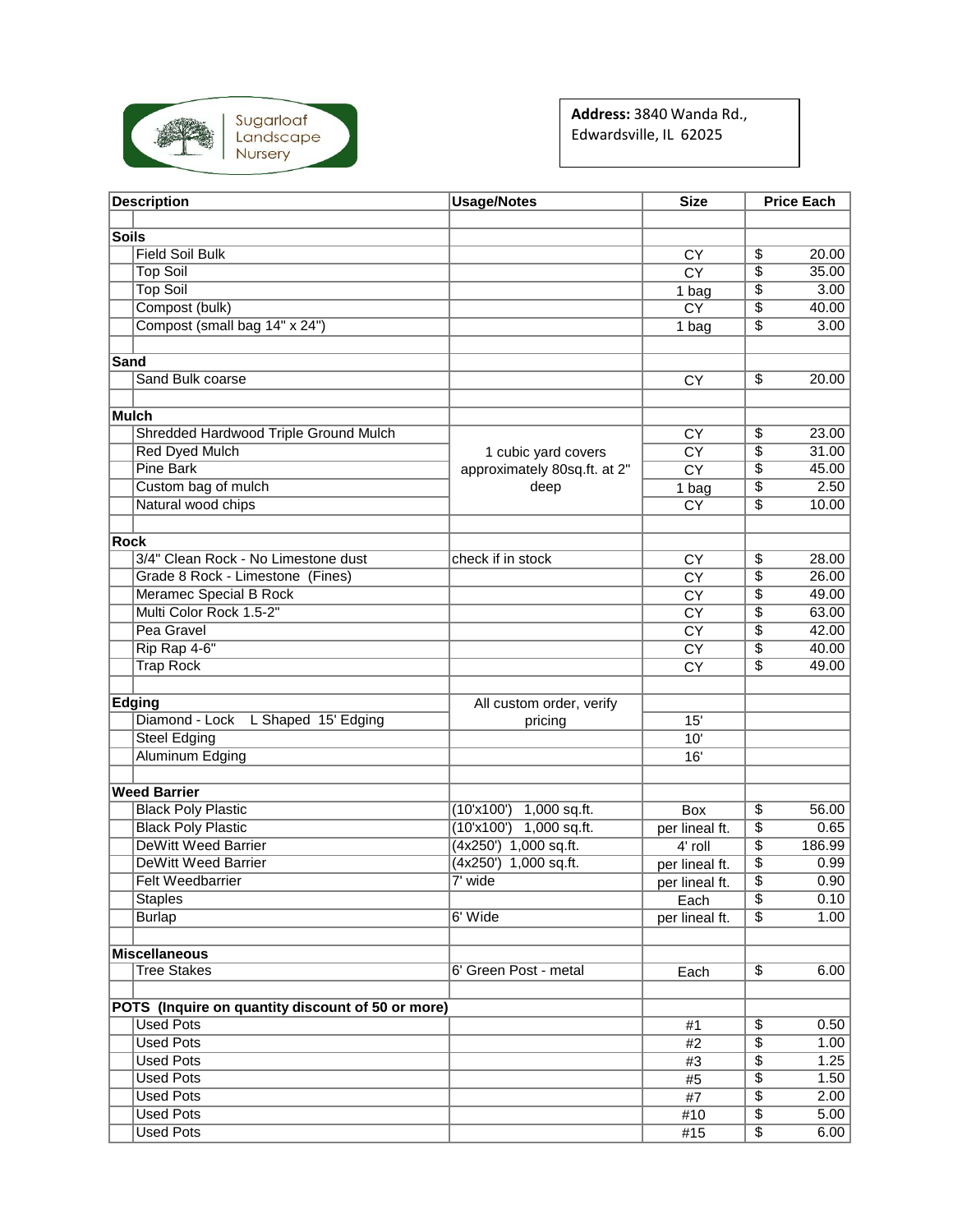| <b>Used Pots</b>                             |                             |                 |                 |       |  |
|----------------------------------------------|-----------------------------|-----------------|-----------------|-------|--|
|                                              |                             |                 |                 |       |  |
| <b>PAVERS</b>                                | All custom order, verify    |                 |                 |       |  |
| sidewalks                                    | pricing                     | $4x8$ "         | \$              | 0.71  |  |
| <b>Garden Stone Block</b>                    |                             |                 |                 |       |  |
|                                              |                             |                 |                 |       |  |
| <b>Boulders -Cobblestone-Flagstone</b>       |                             |                 |                 |       |  |
| <b>Boulders</b>                              |                             |                 |                 |       |  |
| <b>Holey Boulders</b>                        |                             |                 |                 | 0.18  |  |
|                                              |                             | per lb          | \$              | 0.18  |  |
| Weathered Limestone Ledge/Boulders           |                             | per lb.         | $\overline{\$}$ |       |  |
| <b>Cobblestone</b>                           |                             |                 |                 |       |  |
| <b>Grand Canyon Cobblers</b>                 |                             | per lb.         | \$              | 0.23  |  |
| <b>Stepper &amp; Flagstone</b>               |                             |                 |                 |       |  |
| <b>Indian Creek Stone</b>                    |                             | per lb.         | \$              | 0.20  |  |
| Tennessee                                    |                             | per lb.         | \$              | 0.20  |  |
| wall 1' tall)                                |                             | per lb.         | \$              | 0.20  |  |
| Limestone Oakfield Steppers 2-3" Thick       |                             | per lb.         | $\overline{\$}$ | 0.20  |  |
| Sandstone Steppers 2-3" Thick                |                             | per lb.         | \$              | 0.24  |  |
| Rocky Mtn. Rose Steppers 2-3 " Thick         |                             | per lb.         | \$              | 0.24  |  |
| 8" Cut Stones                                |                             |                 |                 |       |  |
| 8" Cut Oakfield Drywall 3-4" thick           |                             | per lb.         | \$              | 0.20  |  |
| 8" Cut Sandstone Wallstone 3-4" Thick        |                             | per lb.         | \$              | 0.20  |  |
| 8" Cut Blue Sandstone 3-4" Thick             |                             | per lb.         | $\overline{\$}$ | 0.20  |  |
| <b>Step Boulders</b>                         |                             |                 |                 |       |  |
| <b>Scottsdale Step Boulders</b>              |                             | per lb.         | $\overline{\$}$ | 0.20  |  |
| Shannandoah Natural Step Boulders            |                             | per lb.         | \$              | 0.20  |  |
| <b>Blue Sandstone Step Boulders</b>          |                             | per lb.         | \$              | 0.24  |  |
|                                              |                             |                 |                 |       |  |
| Sod                                          | All custom order, verify    |                 |                 |       |  |
| Sod Fescue/ Bluegrass (5.5 Sq Ft; 20" X 40") | pricing                     | 1 PC            | $\overline{\$}$ | 5.00  |  |
| Sod Fescue and or Bluegrass on Pallet        |                             | $\overline{SY}$ | \$              | 4.00  |  |
|                                              |                             |                 |                 |       |  |
|                                              |                             |                 |                 |       |  |
| <b>STRAW</b>                                 |                             |                 |                 |       |  |
| Bale                                         | covers approx. 600 sq.ft.   | <b>Bale</b>     | $\overline{\$}$ | 6.00  |  |
|                                              | 7' wide, use to pinch straw | Ft              |                 |       |  |
| Erosion Control Netting - green              | down                        |                 | \$              | 0.59  |  |
| <b>Erosian Control Matt with straw</b>       | 900 sf/ roll                | Roll            | $\overline{\$}$ | 69.00 |  |
| <b>Erosian Control Matt with straw</b>       |                             | Ft              | \$              | 0.90  |  |
|                                              |                             |                 |                 |       |  |
| <b>GRASS SEED</b>                            |                             |                 |                 |       |  |
| <b>Classic Goldstar Mix</b>                  |                             | per lb.         |                 |       |  |
| <b>Classic Goldstar Mix</b>                  |                             | 50#             |                 |       |  |
| <b>Creeping Red Fescue</b>                   | 4-5lbs/1,000sq.ft.          | per lb.         |                 |       |  |
| <b>Creeping Red Fescue</b>                   | 4-5lbs/1,000sq.ft.          | 50#             |                 |       |  |
| <b>Kentucky Bluegrass</b>                    | 4-5lbs/1,000sq.ft.          | per lb.         |                 |       |  |
| <b>Kentucky Bluegrass</b>                    | 4-5lbs/1,000sq.ft.          | 50#             |                 |       |  |
| Kentucky 31 Tall Fescue                      | 8-10lbs/1,000sq.ft.         | per lb.         |                 |       |  |
| Kentucky 31 Tall Fescue                      | 8-10lbs/1,000sq.ft.         | 50#             |                 |       |  |
| V.I.P. Perennial Rye                         | 5-6lbs/1,000sq.ft.          | per lb.         |                 |       |  |
| V.I.P. Perennial Rye                         | 5-6lbs/1,000sq.ft.          | 50#             |                 |       |  |
| <b>Hardy Lawn Mix</b>                        |                             | per lb          |                 |       |  |
| <b>Hardy Lawn Mix</b>                        |                             | 50#             |                 |       |  |
| Zoyzia Grass                                 |                             | 1 lb            |                 |       |  |
| Zoyzia Grass                                 |                             | 2 <sub>lb</sub> |                 |       |  |
|                                              |                             |                 |                 |       |  |
| LAWN FERTILIZER (1 Acre + 43,560 Sq.ft.)     |                             |                 |                 |       |  |
| 12-12-12 Fertilizer                          |                             |                 | $\overline{\$}$ | 24.00 |  |
| 46-0-0 Fertilizer                            |                             | #50             |                 |       |  |
| New Lawn Starter Fertilizer                  |                             | #50             |                 |       |  |
|                                              |                             | #4              |                 |       |  |